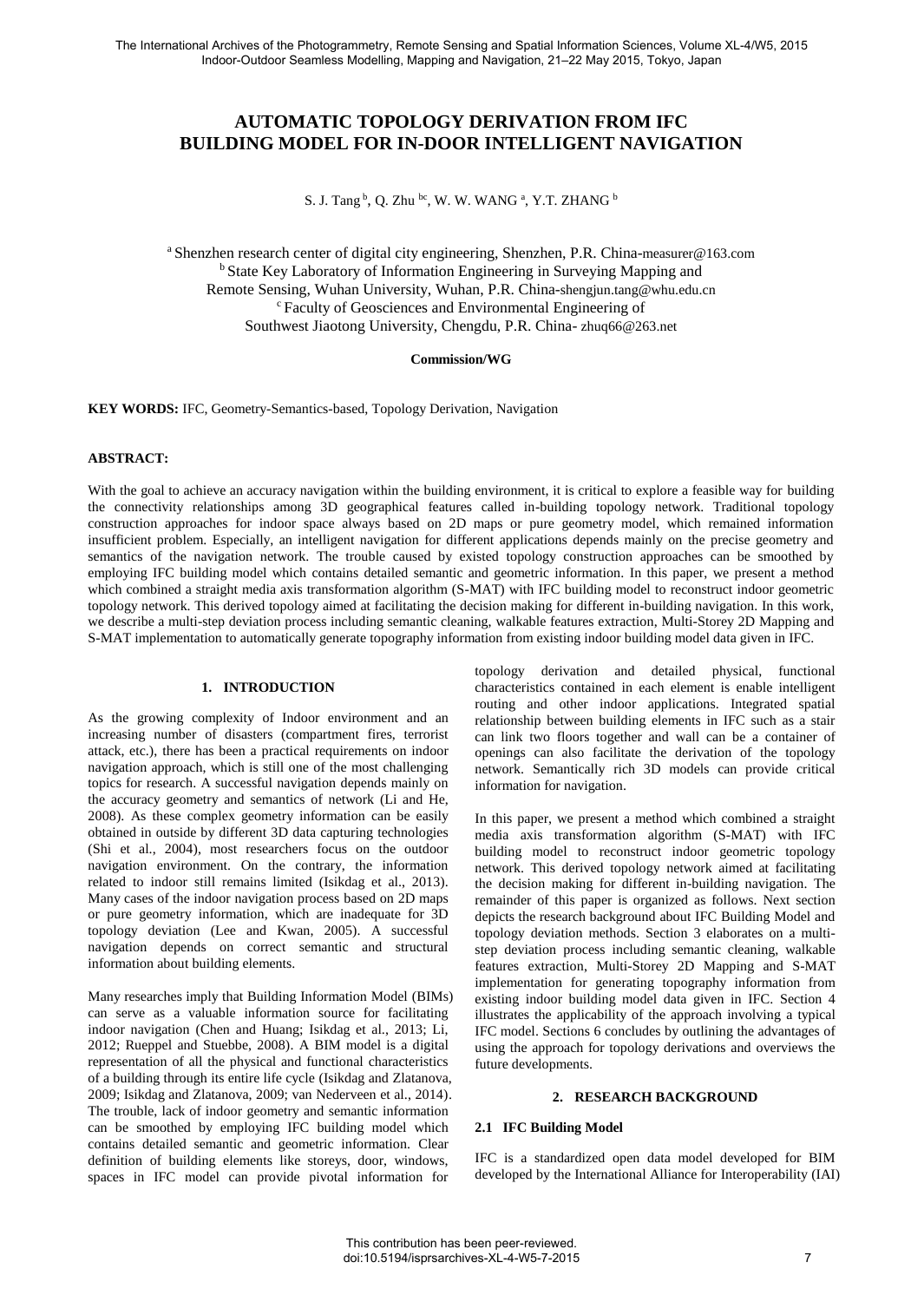(BuildingSMART, 2013), which is used for facilitating interoperability in the building industry and sharing information among participants (El-Mekawy et al., 2012). For the semantics information, IFC data models are semantics rich as they cover all physical and functional characteristics of the building. All of the spatial relationship between building elements are maintained in IFC with a hierarchical manner. [Figure 1](#page-1-0) represents the semantics relationship of IFC building element. For the geometry representation, IFC model can usually be created by multiple geometry including B-rep (Foley et al., 1994), Sweep volumes and CSG.



<span id="page-1-0"></span>Figure 1. Semantics Relationship of IFC Building Element

## **2.2 Topology Deviation Method**

Topology network explicitly represents the topological relationship among geographical features. These relationships includes connectivity, adjacency, inclusion and intersection (Egenhofer and Herring, 1990; Van Oosterom, 1993; Zlatanova et al., 2002). It is critical to explore a feasible way for building the connectivity relationships among 3D geographical features. Three kinds of method for topology network deviation (pure geometry- based, geometry semantics-based and pure semantics-based) are mainly used.

**Pure Geometry-based:** There is no semantics information involving in regeneration topology network in this method. (Lee, 2001) developed a topology data model which represents topological relationships, adjacency and connectivity relationships, between 3D spatial objects in built environments by using a straight MAT algorithm.

**Geometry-Semantics-based:** Most reaearches were based on both semantics and geometry information. Li and He (2008) and Li (2012) defined a 3D indoor navigation ontology for automatically conversion from a geometry model to a semanticbased topological network. Taneja and East (2011) used the straight MAT concept to transform IFC information into geometry networks, which need involve many manual operations. Chen and Huang (2014) present a method of constructing path networks directly from a revit building model. Two types of network construction algorithms, visibility graph and approximate MAT were presented and compared.which

combined network analysis with Building Information Model (BIM) to facilitate the decision making for rescue operations

**Pure Semantics-based:** Some researchers used a door-to-door method to derive a visibility which is a network whose vertices are the vertices of obstacles and whose arcs connected all vertex pairs that are visible to each other. Based on the constructed graph, the shortest paths between initial points and destination can be found by using the shortest path algorithms, such as Dijkstra's algorithm (Dijkstra 1959). Lorenz et al. (2006) propose a hybrid spatial model for indoor environments. The model consists of hierarchically structured graphs with edges and nodes.

## **3. TOPOLOGY DERIVATION FROM IFC MODEL**

## **3.1 Semantics Cleaning**

Semantics cleaning aimed at filtering these elements out that have meaningful usage in topology derivation. There are about 900 classed defined in IFC schema and these classes are used store different information, such as relationship, attribute, geometry representation and element type etc. (de Laat and van Berlo, 2011). Many researches have already investigated information models that can be used for indoor navigation (Brown et al., 2013; Diehl et al., 2006). Based on these investigations, very few of these classes are relevant for topology derivation. Therefore, a semantic filtering method was used to screening these meaningful objects out. [Figure 2](#page-1-1) presents the workflow diagram for the semantics cleaning.



Figure 2. Workflow for the Semantics Cleaning

<span id="page-1-1"></span>As shown in [Figure 2,](#page-1-1) for each "IFCBuildingElement" existed in the IFC File, it should be checked whether it contains geometry. Those elements that do not have geometry would be ignored. Because very few of classes are relevant for topology derivation, a filtering pool consisted by seven types of the "IFCBuildingElement" is created in the filtering process. For topology derivation, each storey has different topology network,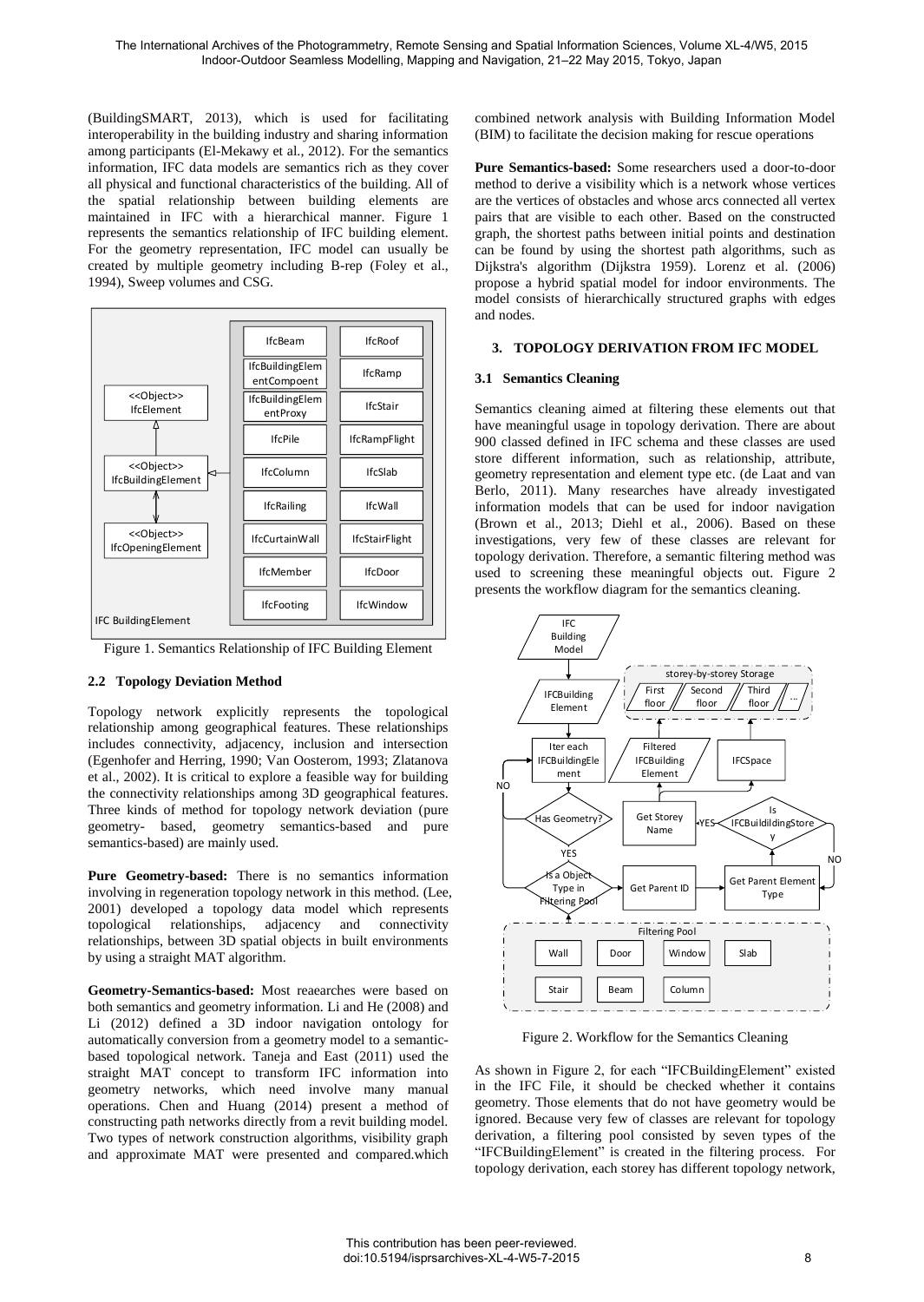the element obtained from IFC file should be preserved storeyby-storey, so it is necessary to identified belonging indormation of each filtered elements. Most of the "IFCBuildingElement" like Wall, Stair, Slab, Beam and Column have a parent node with the type of "IFCBuildingStorey". However, door and window elements always beyond to an "IFCOpeningElement ", which's parent node type is wall type. So at least two times upward iteration should be applied to door and window element for finding which storey they are belonging. Meanwhile, the relevant class, "IFCSpace" can be filtering out with the rid of storey information.

## **3.2 Walkable Features Extraction**

After semantics filtering, elements are classified storey-bystorey. The inner structure for each storey is very complicated, there are many rooms, corridor, office and other features. In order to facilitate the derivation of the inner topology network, walkable features extraction related to the corridor elements is the most important. Abundant semantic information in IFC model can provides an effective method to automatic extract walkable features. Based on the filtered "IFCSpace" of each storey, it is used to provided all information about the space as a functional area or volume within a spatial structure. There are several attributions like "Name", "Description", "Long Name" and "ObjectType" in "IFCSpace", "ObjectType" can be used for identified the functional category of the space.



Figure 3. Workflow for walkable features extraction

<span id="page-2-0"></span>[Figure 3](#page-2-0) presents the workflow diagram for walkable features extraction. For each "IFCSpace" in each storey, we should iterate all of the object and checked whether it contains geometry. Those elements that do not have geometry would be ignored. Then, when the obtained "ObjectType" is a "corridor" type, this object will be retained.

#### **3.3 Multi-Storey 2D Mapping**

Although 3D data models have been developed and implemented for geo-analyses and 3D visualization, they have some limitation with representing topological network because of the complex 3D geometric computational problems involved. In order to alleviate the problem, a combinatorial data model proposed by Lee and Kwan was employed to interpret the topological term among 3D object by drawing a dual graph in this paper. In order to facilitate S-MAT implementation, the object represented in three-dimensions of each storey should be mapping to the 2D planar for picking up the xy coordinates of nodes and maintain topological consistencies. Meanwhile, the semantic information existed in the original element would be retained in their respective edge and node. These mapping result can represent the basic topological relationships and connectivity relationships and is the base of topology network construction.

### **3.4 Topology deviation from S-MAT**

The straight MAT algorithm developed by Lee (2004) can produce the skeleton graph of the 3D indoor environment, which based on a series of spatial points derived from a closed polygon. The S-MAT is generated by the angular bisectors of each pair of neighbouring edges. A segment of the angular bisector of these two neighbouring edges is added in the set of line segments of the medial axis. Those bisectors generated from all convex vertices of polygon P is called rays. When two neighbouring rays intersect a point and environ a thiessen polygon, the end type vertex would be assigned to the corresponding rays. Make rays which starts from the intersection point of the two parent rays and is a segment of the bisector of edge  $e_i$  and  $e_{i+2}$  or  $e_{i-1}$  and  $e_{i+1}$ . After scanning all of the neighbouring bisector rays, a list of new rays is obtained. The process is ended when two rays of opposite direction remain.

After S-MAT implementation, the skeleton of the corridor can be obtained. An algorithm combining closest distance algorithm and door to door algorithm is employed to integrate door and stair to the prime network. For each door and stair, it should be checked whether it can connect to the skeleton of the corridor. Those elements that have no connection with the corridor should connect with its adjacent door or stair. At last, all of door and stair elements would be add into the derived topology for generating an integrated topology navigation network.

#### **4. CASE STUDY**

In this section, the proposed topology derivation method is tested with a two floor IFC building model named "091210Med\_Dent\_Clinic\_Arch.ifc", which contains abundant geometry and semantics information. The elements in this model is sufficient for topology derivation.

**4.1 First Step-semantics cleaning:** the model before and after semantic cleaning were presented in [Figure 4.](#page-2-1) This building is a two floor IFC building model, which contains abundant semantics information. The building model after semantic cleaning contains wall, door, window, stair, slab, beam and column objects.



<span id="page-2-1"></span>Figure 4. Original IFC model and model after semantic cleaning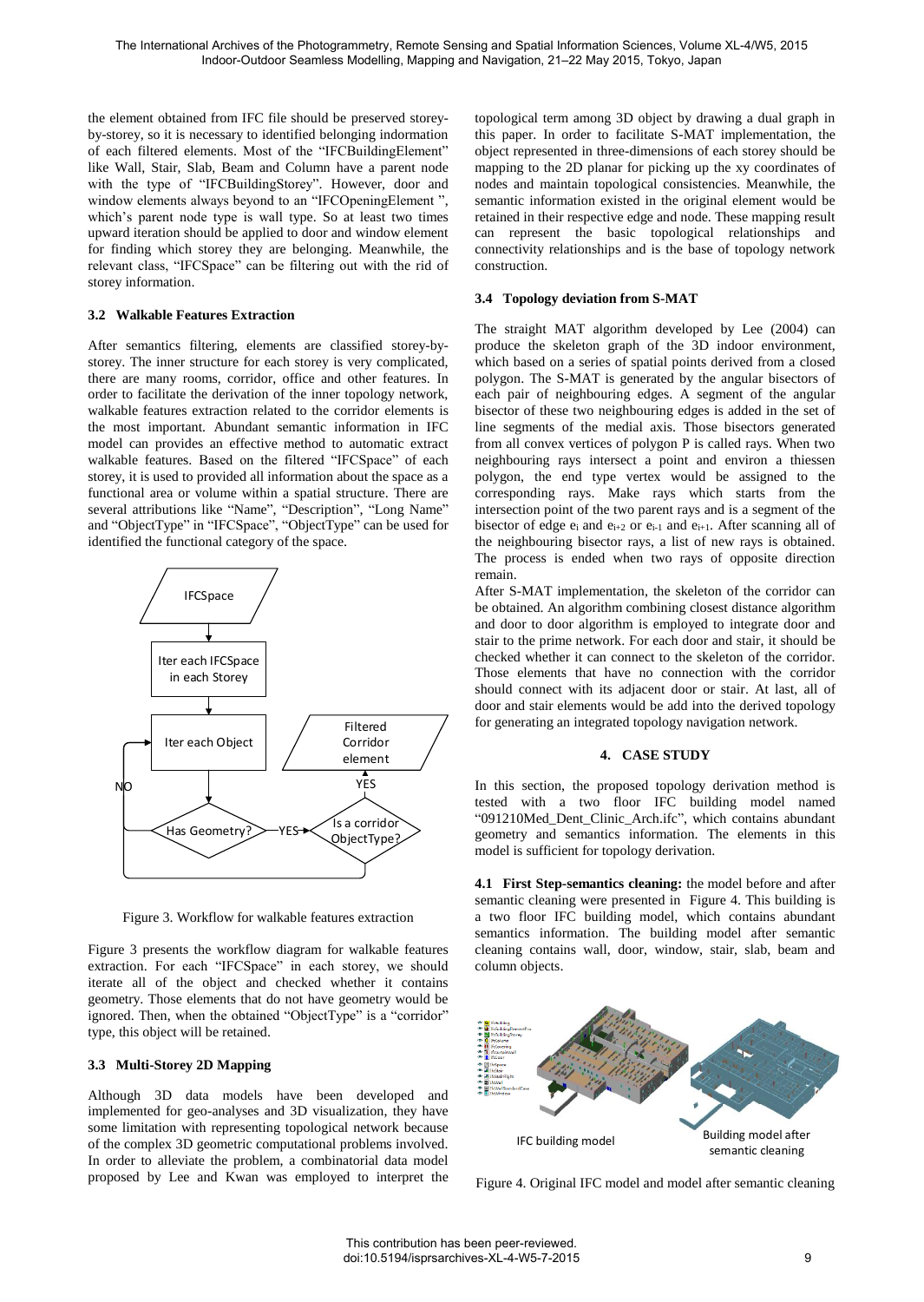**4.2 Second Step-walkable feature extraction:** Based on the extracted "IFCSpace", walkable features can be obtained. [Figure 5](#page-3-0) presents the results of walkable features extraction. The above pictures are "IFCSpace" elements of two floor. The pictures drawing with gray are the respective corridor features. The blue parts are those element with special functions. They can be separated easily according to the "objecttype" attribution.



<span id="page-3-0"></span>**4.3 Third Step-Multi-storey 2D Mapping:** After Multi-storey 2D mapping, we can obtained the x, y coordinates of the whole filtered object in each storey. The results of multi-storey 2D mapping were shown in [Figure 6.](#page-3-1) In the figure, corridors are presented by green, doors are draw with blue, red lines represent stair elements and black lines are wall elements. Preparing for S-MAT implementation, 2D points of the walkable features polygon can be obtained. These points should organize by anticlockwise.

Figure 5. Results of walkable features extraction



Figure 6. Results of Multi-storey 2D Mapping

<span id="page-3-1"></span>**4.4 Fourth Step-S-MAT implementation:** As shown in [Figure 7,](#page-3-2) the MAT network of each floor can be obtained after S-MAT implement, which use the walkable features as input. In above pictures in [Figure 7,](#page-3-2) we can see the polygon of the walkable features have a hole. In the process of the S-MAT, the inner polygon should be wipe off and the order of the points derived from the polygons should be anticlockwise. After adding door and stair elements, the whole topology network are presented in below pictures in [Figure 7.](#page-3-2) The topology network of each storey can be connected by stairs. This derived topology network can support multi-storey indoor navigation.



<span id="page-3-2"></span>Figure 7. Result of S-MAT implementation

# **5. CONCLUSION AND FUTURE WORK**

In this paper, the authors presented a multi-step deviation process including semantic cleaning, walkable features<br>extraction, multi-Storey 2D Mapping and S-MAT extraction, multi-Storey 2D Mapping and S-MAT implementation to automatically generate topography information from existing indoor building model data given in IFC. The abundant information inside the BIM models can facilitate the topology derivation greatly. The cases study shows the performance of this method, which is enable to generate a multi-storey topology network aiming at indoor navigation. However, as described in walkable feature extraction, the corridors are obtained from "IFCSpace" which defined in a perfect IFC model. In the cases of lack of IFCSpace, a new method should be designed for obtaining the walkable features. The main goal of our future work is to creatively integrate current powerful IFC information to enable more intelligent application such as indoor emergency evacuation and indoor facilitate management.

# **ACKNOWLEDGEMENTS**

The work is Supported by the Open Fund of Key Laboratory of Urban Land Resources Monitoring and Simulation, Ministry of Land and Resources (Project No. KF-2015-01-027).

# **REFERENCES**

Brown, G., Nagel, C., Zlatanova, S. and Kolbe, T.H., 2013. Modelling 3D topographic space against indoor navigation requirementsProgress and New Trends in 3D Geoinformation Sciences. Springer, pp. 1-22.

BuildingSMART, 2013.

Chen, A.Y. and Huang, T., BIM-Enabled Decision Making for In-Building Rescue Missions, Computing in Civil and Building Engineering (2014). ASCE, pp. 121- 128.

de Laat, R. and van Berlo, L., 2011. Integration of BIM and GIS: The development of the CityGML GeoBIM